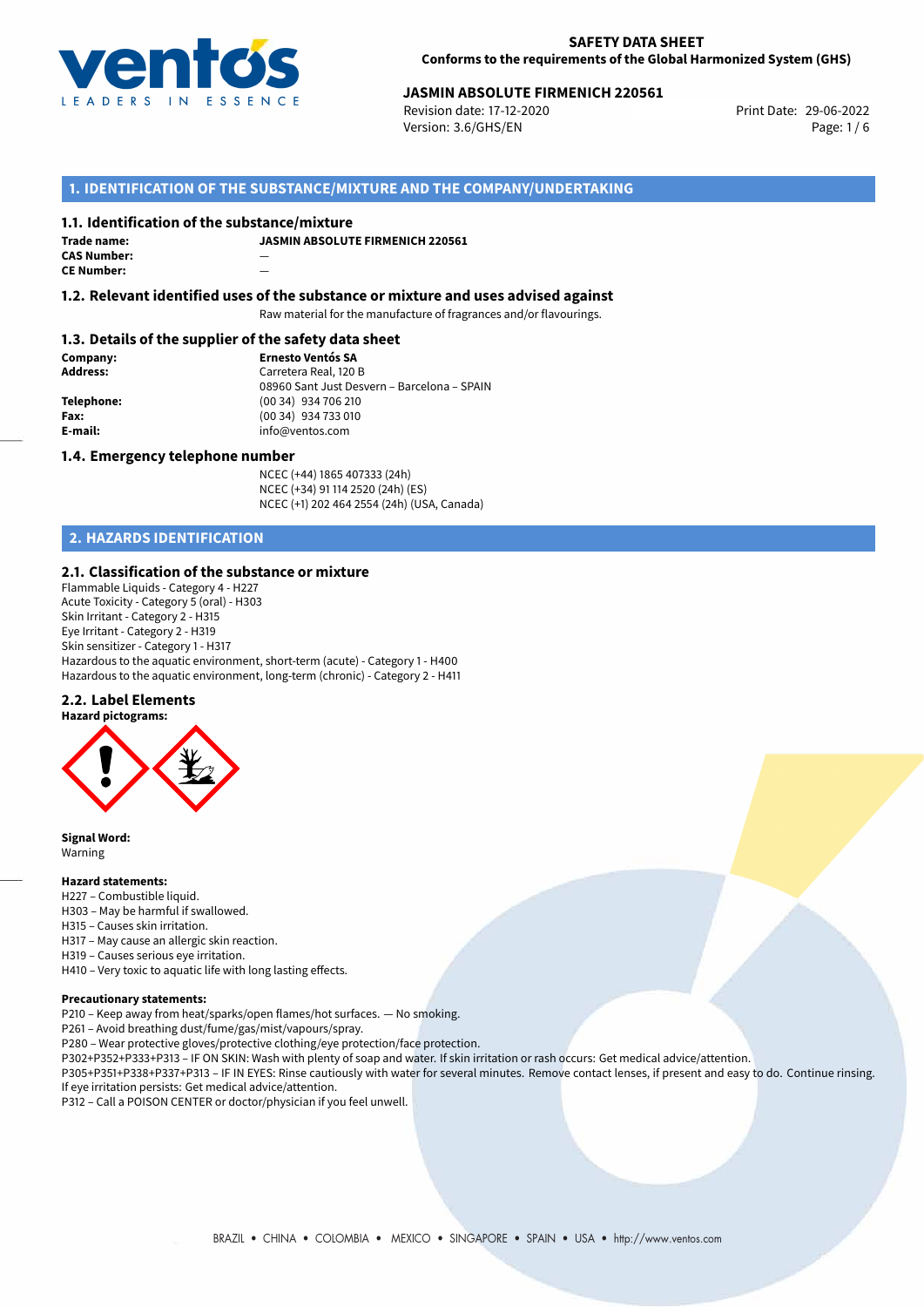

# **JASMIN ABSOLUTE FIRMENICH 220561**<br>Revision date: 17-12-2020 **Print Date: 29-06-2022**

Revision date: 17-12-2020 Version: 3.6/GHS/EN Page: 2 / 6

### **Substances responsible for the health hazards:**

BENZYL ACETATE BENZYL ALCOHOL BENZYL BENZOATE BENZYL SALICYLATE EUGENOL 2,3-BENZOPYRROLE ISOEUGENOL LINALOOL NEROLIDOL

## **2.3. Other hazards**

No Information available

# **3. COMPOSITION/INFORMATION ON INGREDIENTS**

# **3.1. Substances**

Not applicable

# **3.2. Mixtures**

JASMIN ABSOLUTE

Hazardous constituents:

| <b>Chemical Name</b>   | % (w/w)        | <b>CAS No</b><br><b>EC No</b> | <b>Classification according to GHS</b>                                                                                                                                                                                                                                               |  |
|------------------------|----------------|-------------------------------|--------------------------------------------------------------------------------------------------------------------------------------------------------------------------------------------------------------------------------------------------------------------------------------|--|
| <b>BENZYL ACETATE</b>  | $>$ 25; $<$ 50 | $140 - 11 - 4$<br>205-399-7   | Acute Toxicity - Category 5 (oral) - H303<br>Hazardous to the aquatic environment, short-term (acute) - Category 2 - H401<br>Hazardous to the aquatic environment, long-term (chronic) - Category 3 - H412                                                                           |  |
| <b>BENZYL BENZOATE</b> | $>10$ ; $<$ 25 | $120 - 51 - 4$<br>204-402-9   | Acute Toxicity - Category 4 (oral) - H302<br>Acute Toxicity - Category 5 (dermal) - H313<br>Hazardous to the aquatic environment, short-term (acute) - Category 1 - H400<br>Hazardous to the aquatic environment, long-term (chronic) - Category 2 - H411                            |  |
| TRANS-PHYTOL           | $\geq$ 1; <10  | 150-86-7<br>205-776-6         | Skin Irritant - Category 2 - H315<br>Hazardous to the aquatic environment, short-term (acute) - Category 1 - H400<br>Hazardous to the aquatic environment, long-term (chronic) - Category 1 - H410                                                                                   |  |
| <b>LINALOOL</b>        | $>1$ ; <10     | 78-70-6<br>201-134-4          | Flammable Liquids - Category 4 - H227<br>Acute Toxicity - Category 5 (oral) - H303<br>Skin Irritant - Category 2 - H315<br>Eye Irritant - Category 2A - H319<br>Skin sensitizer - Category 1B - H317<br>Hazardous to the aquatic environment, short-term (acute) - Category 3 - H402 |  |
| <b>ISO-PHYTOL</b>      | $>1$ ; <10     | 505-32-8<br>208-008-8         | Skin Irritant - Category 2 - H315<br>Hazardous to the aquatic environment, short-term (acute) - Category 1 - H400<br>Hazardous to the aquatic environment, long-term (chronic) - Category 1 - H410                                                                                   |  |
| <b>EUGENOL</b>         | $>1$ ; <10     | $97 - 53 - 0$<br>202-589-1    | Acute Toxicity - Category 5 (oral) - H303<br>Skin Irritant - Category 3 - H316<br>Eye Irritant - Category 2A - H319<br>Skin sensitizer - Category 1B - H317<br>Hazardous to the aquatic environment, short-term (acute) - Category 2 - H401                                          |  |
| METHYL PALMITATE       | $\geq$ 1; <10  | $112 - 39 - 0$<br>203-966-3   | Skin Irritant - Category 2 - H315                                                                                                                                                                                                                                                    |  |
| 2,3-BENZOPYRROLE       | $>1$ ; <10     | 120-72-9<br>204-420-7         | Acute Toxicity - Category 3 (dermal) - H311<br>Acute Toxicity - Category 4 (oral) - H302<br>Serious eye damage - Category 1 - H318<br>Hazardous to the aquatic environment, short-term (acute) - Category 2 - H401                                                                   |  |
| <b>ETHANOL</b>         | $\geq$ 1; <10  | $64-17-5$<br>200-578-6        | Flammable Liquids - Category 2 - H225<br>Eye Irritant - Category 2A - H319                                                                                                                                                                                                           |  |
| <b>BENZYL ALCOHOL</b>  | $\geq$ 1; <10  | 100-51-6<br>202-859-9         | Acute Toxicity - Category 4 (oral) - H302<br>Acute Toxicity - Category 5 (dermal) - H313<br>Eye Irritant - Category 2 - H319                                                                                                                                                         |  |
| NEROLIDOL              | $\geq$ 0.1; <1 | 7212-44-4<br>230-597-5        | Eye Irritant - Category 2B - H320<br>Skin sensitizer - Category 1B - H317<br>Hazardous to the aquatic environment, short-term (acute) - Category 1 - H400<br>Hazardous to the aquatic environment, long-term (chronic) - Category 1 - H410                                           |  |
|                        | $\cdots$       | $\ldots$                      | $\cdots$                                                                                                                                                                                                                                                                             |  |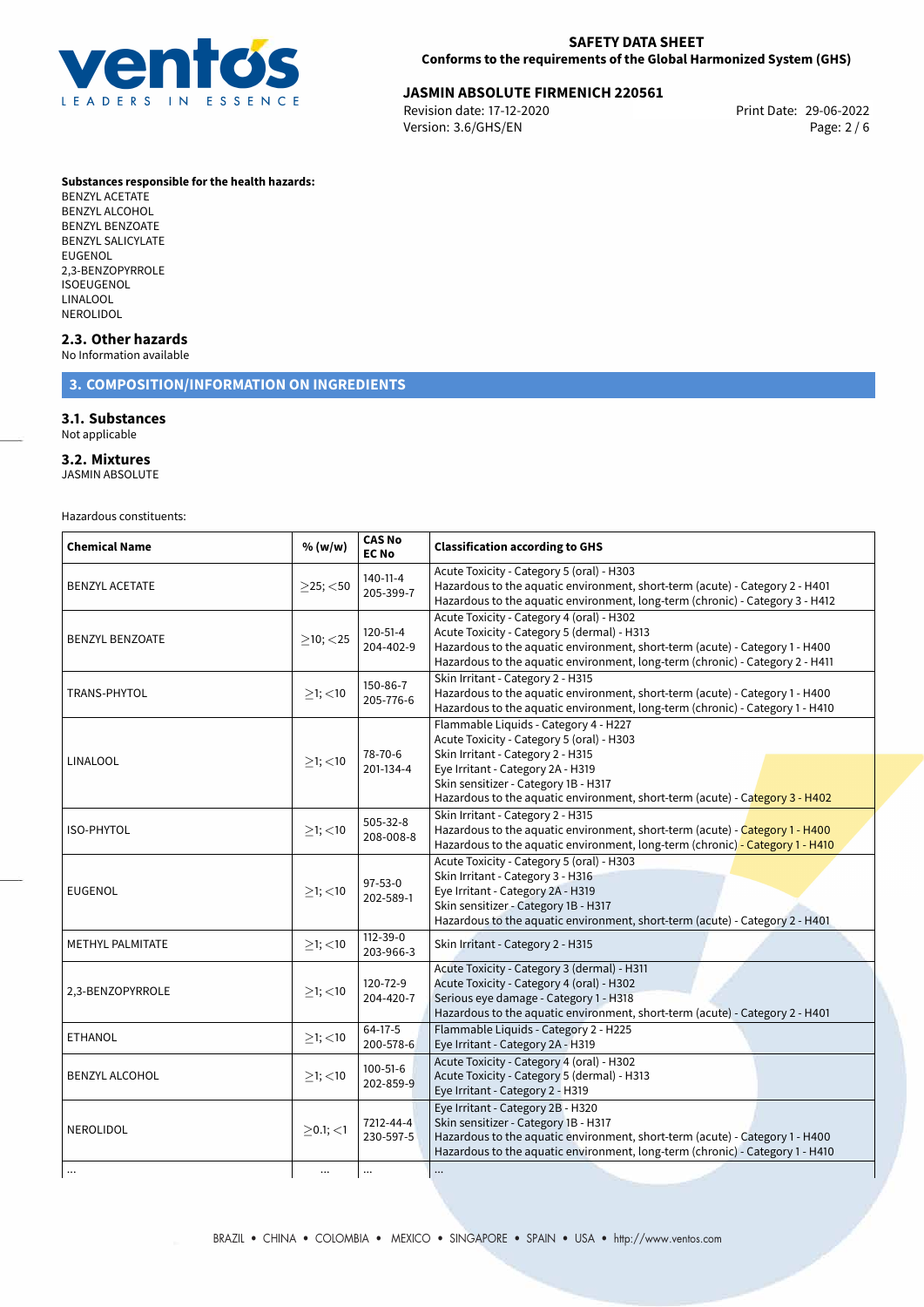

# **JASMIN ABSOLUTE FIRMENICH 220561**<br>Revision date: 17-12-2020<br>Print Date: 29-06-2022

Revision date: 17-12-2020 Version: 3.6/GHS/EN Page: 3 / 6

| $\cdots$                 | $\cdots$    |                             | $\cdots$                                                                                                                                                                                                                                                                                                                                                                                                                                   |
|--------------------------|-------------|-----------------------------|--------------------------------------------------------------------------------------------------------------------------------------------------------------------------------------------------------------------------------------------------------------------------------------------------------------------------------------------------------------------------------------------------------------------------------------------|
| <b>BENZYL SALICYLATE</b> | $>0.1$ ; <1 | $118 - 58 - 1$<br>204-262-9 | Acute Toxicity - Category 5 (oral) - H303<br>Eye Irritant - Category 2B - H320<br>Skin sensitizer - Category 1B - H317<br>Hazardous to the aquatic environment, short-term (acute) - Category 2 - H401<br>Hazardous to the aquatic environment, long-term (chronic) - Category 3 - H412                                                                                                                                                    |
| <b>ISOEUGENOL</b>        | $>0.1$ ; <1 | $97 - 54 - 1$<br>202-590-7  | Acute Toxicity - Category 4 (oral) - H302<br>Acute Toxicity - Category 4 (dermal) - H312<br>Acute Toxicity - Category 4 (inhalation) - H332<br>Skin Irritant - Category 2 - H315<br>Eye Irritant - Category 2A - H319<br>Skin sensitizer - Category 1A - H317<br>Specific target organ toxicity following single exposure - Category 3 (irritation) - H335<br>Hazardous to the aquatic environment, short-term (acute) - Category 2 - H401 |

[See the full text of the hazard statements in section 16.](#page-5-0)

# **4. FIRST-AID MEASURES**

# **4.1. Description of necessary first aid measures**

| Ingestion:    | Rinse mouth with water.<br>Obtain medical advice.<br>Keep at rest. Do not induce vomiting.                            |
|---------------|-----------------------------------------------------------------------------------------------------------------------|
|               |                                                                                                                       |
| Eye contact:  | In case of contact with eyes, rinse immediately with plenty of water for at least 15 minutes and seek medical advice. |
| Inhalation:   | Remove person to fresh air and keep at rest.                                                                          |
|               | Seek immediate medical advice.                                                                                        |
| Skin contact: | Take off immediately all contaminated clothing.                                                                       |
|               | Thoroughly wash affected skin with soap and water.                                                                    |
|               | Seek medical attention if symptoms persist.                                                                           |

## **4.2. Most important symptoms and effects, both acute and delayed**

No information available.

## **4.3. Indication of any immediate medical attention and special treatment needed**

No information available.

# **5. FIRE-FIGHTING MEASURES**

## **5.1. Extinguishing Media**

Water spray, carbon dioxide, dry chemical powder or appropriate foam. For safety reasons do not use full water jet.

## **5.2. Special hazards arising from the substance or mixture**

Known or Anticipated Hazardous Products of Combustion: Emits toxic fumes under fire conditions.

## **5.3. Advice for firefighters**

High temperatures can lead to high pressures inside closed containers. Avoid inhalation of vapors that are created. Use appropriate respiratory protection. Do not allow spillage of fire to be poured into drains or watercourses. Wear self-contained breathing apparatus and protective clothing.

# **6. ACCIDENTAL RELEASE MEASURES**

## **6.1. Personal precautions, protective equipment and emergency procedures**

Evacuate surronding areas. Ensure adequate ventilation. Keep unnecessary and unprotected personnel from entering. Do not breathe vapor/spray. Avoid contact with skin and eyes. Information regarding personal protective measures: see section 8.

## **6.2. Environmental precautions**

To avoid possible contamination of the environment, do not discharge into any drains, surface waters or groundwaters.

## **6.3. Methods and materials for containment and cleaning up**

Cover with an inert, inorganic, non-combustible absorbent material (e.g. dry-lime, sand, soda ash). Place in covered containers using non-sparking tools and transport outdoors. Avoid open flames or sources of ignition (e.g. pilot lights on gas hot water heater). Ventilate area and wash spill site after material pickup is complete.

## **6.4. Reference to other sections**

Information regarding exposure controls, personal protection and disposal considerations can be found in sections 8 and 13.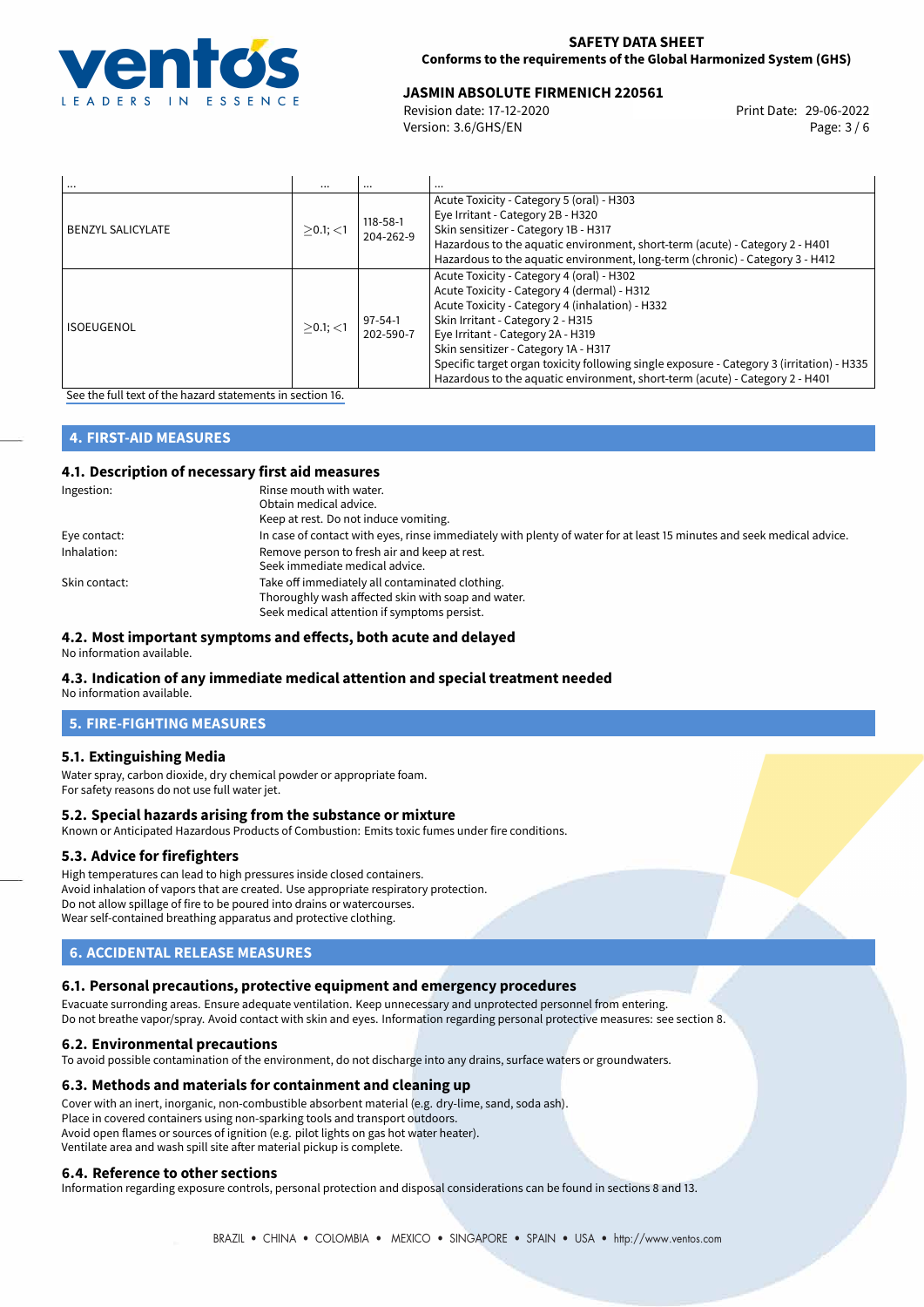

# **JASMIN ABSOLUTE FIRMENICH 220561**<br>Revision date: 17-12-2020<br>Print Date: 29-06-2022

Revision date: 17-12-2020 Version: 3.6/GHS/EN Page: 4 / 6

# **7. HANDLING AND STORAGE**

## **7.1. Precautions for safe handling**

Do not store or handle this material near food or drinking water. Do not smoke. Avoid contact with the eyes, skin and clothing. Wear protective clothing and use glasses. Observe the rules of safety and hygiene at work. Keep in the original container or an alternative made from a compatible material.

# **7.2. Conditions for safe storage, including any incompatibilities**

Store in tightly closed and preferably full containers in a cool, dry and ventilated area, protected from light. Keep away from sources of ignition (e.g. hot surfaces, sparks, flame and static discharges). Keep away from incompatible materials (see section 10).

# **7.3. Specific end use(s)**

No information available.

**8. EXPOSURE CONTROLS AND PERSONAL PROTECTION**

## **8.1. Control parameters**

Components with occupational exposure limits: None known.

### **8.2. Exposure controls**

Measures should be taken to prevent materials from being splashed into the body. Provide adequate ventilation, according to the conditions of use. Use a mechanical exhaust if required.

## **8.3. Individual protection measures, such as personal protective equipment**

| Eye/Face protection:             | Chemical safety goggles are recommended. Wash contaminated goggles before reuse.                                                            |
|----------------------------------|---------------------------------------------------------------------------------------------------------------------------------------------|
| Hand Protection:                 | Chemical-resistant gloves are recommended. Wash contaminated gloves before reuse.                                                           |
| Body protection:                 | Personal protective equipment for the body should be selected based on the task being performed and the risks<br>involved.                  |
| Respiratory Protection:          | In case of insufficient ventilation, use suitable respiratory equipment.                                                                    |
| Environmental exposure controls: | Emissions from ventilation or process equipment should be checked to ensure they comply with environmental<br>protection legislation.       |
|                                  | In some cases, filters or engineering modifications to the process equipment will be necessary to reduce emissions to<br>acceptable levels. |
|                                  |                                                                                                                                             |

# **9. PHYSICAL AND CHEMICAL PROPERTIES**

## **9.1. Information on basic physical and chemical properties**

| Appearance:                            | Liquid                    |
|----------------------------------------|---------------------------|
| Colour:                                | Conforms to standard      |
| Odour:                                 | Conforms to standard      |
| Odour theshold:                        | Not determined            |
| pH:                                    | Not determined            |
| Melting point/freezing point:          | Not determined            |
| Boling point/boiling range (°C):       | Not determined            |
| Flash point:                           | $91^{\circ}$ C            |
| Evaporation rate:                      | Not determined            |
| Flammability:                          | Not determined            |
| Lower flammability/Explosive limit:    | Not determined            |
| Upper flammability/Explosive limit:    | Not determined            |
| Vapour pressure:                       | Not determined            |
| Vapour Density:                        | Not determined            |
| Density:                               | $0,936-0,976$ g/mL (20°C) |
| Relative density:                      | $0,936 - 0,976$ (20°C)    |
| Water solubility:                      | <b>INSOLUBLE IN WATER</b> |
| Solubility in other solvents:          | <b>SOLUBLE IN ETHANOL</b> |
| Partition coefficient n-octanol/water: | Not determined            |
| Auto-ignition temperature:             | Not determined            |
| Decomposition temperature:             | Not determined            |
| Viscosity, dynamic:                    | Not determined            |
| Viscosity, kinematic:                  | Not determined            |
| Explosive properties:                  | Not determined            |
| Oxidising properties:                  | Not determined            |
|                                        |                           |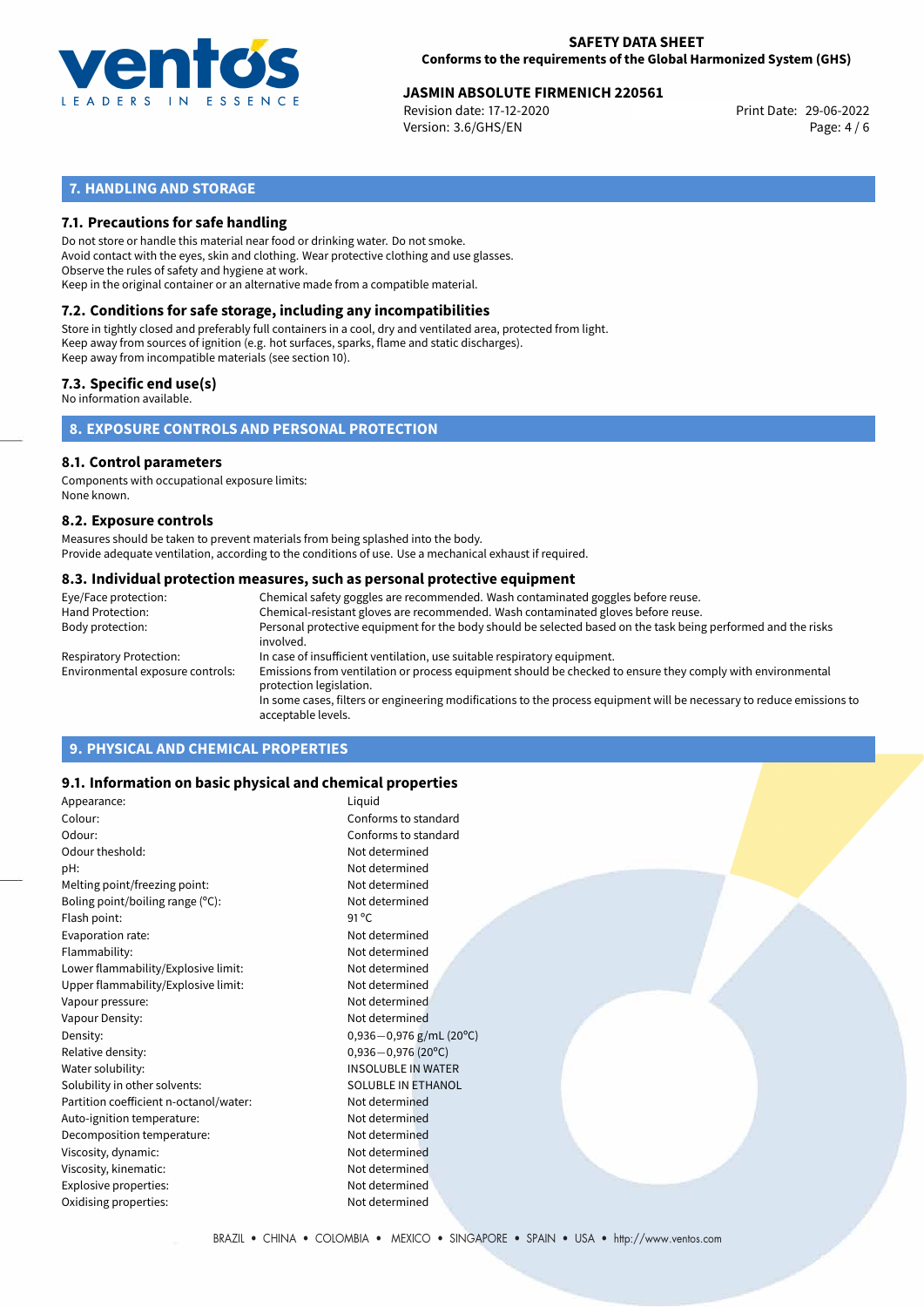

# **JASMIN ABSOLUTE FIRMENICH 220561**<br>Revision date: 17-12-2020<br>Print Date: 29-06-2022

Revision date: 17-12-2020 Version: 3.6/GHS/EN Page: 5 / 6

# **10. STABILITY AND REACTIVITY**

## **10.1. Reactivity**

No hazardous reactions if stored and handled as prescribed/indicated.

## **10.2. Chemical stability**

The product is stable if stored and handled as prescribed/indicated.

## **10.3. Possibility of hazardous reactions**

No hazardous reactions if stored and handled as prescribed/indicated.

### **10.4. Conditions to Avoid**

Conditions to Avoid: Excessive heat, flame or other ignition sources.

## **10.5. Incompatible materials**

Avoid contact with strong acids and bases and oxidizing agents.

## **10.6. Hazardous decomposition products**

During combustion may form carbon monoxide and unidentified organic compounds.

# **11. TOXICOLOGICAL INFORMATION**

| May be harmful if swallowed.                                              |
|---------------------------------------------------------------------------|
| Causes skin irritation.                                                   |
| Causes serious eye irritation.                                            |
| May cause an allergic skin reaction.                                      |
| Based on the data available, the criteria for classification are not met. |
| Based on the data available, the criteria for classification are not met. |
| Based on the data available, the criteria for classification are not met. |
| Based on the data available, the criteria for classification are not met. |
| Based on the data available, the criteria for classification are not met. |
| Based on the data available, the criteria for classification are not met. |
|                                                                           |

# **12. ECOLOGICAL INFORMATION**

## **12.1. Toxicity**

**Assessment:** Very toxic to aquatic life with long lasting effects. **Experimental/calculated data:** No information available.

## **12.2. Degradability**

No information available.

## **12.3. Bioaccumulative potential** No information available.

**12.4. Soil mobility** No information available.

# **12.5. Other adverse effects**

See also sections 6, 7, 13 and 15 Do not allow to get into waste water or waterways.

# **13. DISPOSAL CONSIDERATIONS**

## **13.1. Waste treatment methods**

Dispose of in accordance with national and local environmental regulations.